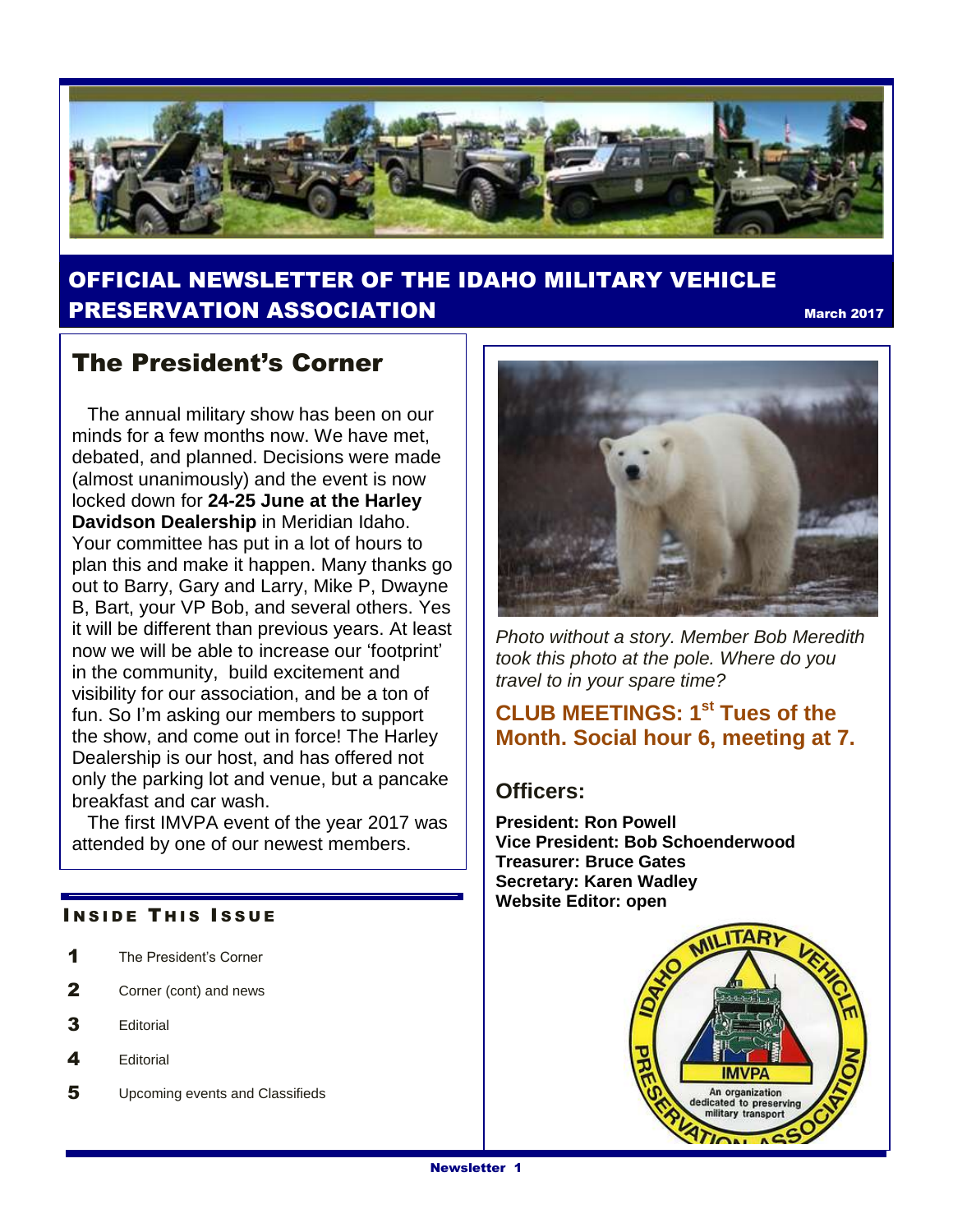Mike Pierce was the only one to take his MV (M38A1) out to Mountain Home for their big event. He said it was huge, and took place in a hangar with hundreds of airmen. Great food, great people, and apparently a big water balloon fight. He noted it was a little disappointing that it wasn't better attended by club members, given that he was treated so well and that it was a lot of fun. Well maybe the reason was the event came on somewhat short notice. It's important for members to check email at least weekly. We don't "spam" everyone, and try not to send out too many but it really is the way we communicate in the IMVPA.

 The year 2017 has a very full calendar, which can be seen in detail on the website. I would like to see members not only sign up for events ahead of time, but also take on some of them as the event coordinator. That takes some of the pressure off of the officers and we do appreciate it.

 One of the initiatives this year is to take full advantage of social media. So far only one member has visited the facebook page in months; that is me! So I ask that everyone go out and "share" the page. I'm not asking everyone to embrace social media; I personally don't care for it. However it's the way of the future and it's how young people communicate. One of our goals has been to attract young people to the hobby. And like it or no, this is how we will be found.

-Ron  $\frac{1}{2}$ 

## **It was in the news.**

Your dues are now due. It was duly noted by Bruce, and it was set as a due out to have members pay their dues.

We welcome our newest member Walt. He has a 1944 MB and a 1.5 ton Chevy M-506.

This link was shared by Barry M. it's an

amazing video about the restoration of a B29. Worth watching! Spoiler alert, I needed a couple of tissues just to get through the whole video. It's allergy season though…?

**http://mortefontainevillage.pagespersoorange.fr/marcbrecy/b29.html**  $\frac{1}{2}$ 

## **Calendar of Future Meetings:**

**March Meeting**: Covey Café, 5017 hwy 20/26, Caldwell

**April Meeting**: President Ron's house, 2592 N Dalton Ln, Boise ID.

**May Meeting**: Larry Carrol's place; 2283 Elliot street, Eagle ID.

**Nastalgia:** The Boise Veteran's Day Parade 2016 featured this for the first time. It was a magnificent addition to the Parade.





Due to budget cuts, we had 8 years of a shrinking military. What will 2017 bring?  $\bullet$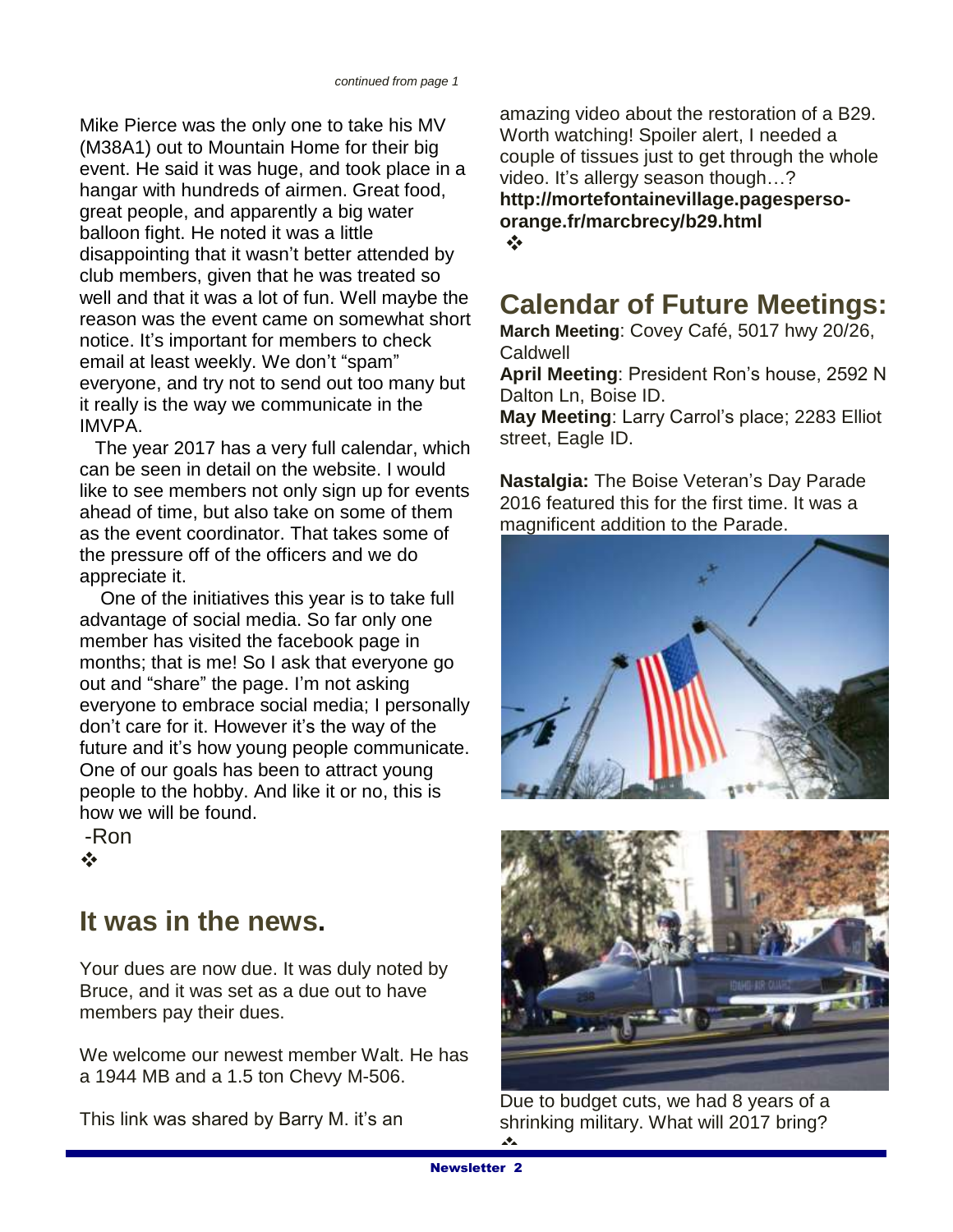## **How did you spend the winter? by Ron Powell**

The happiest times in my life were defined by getting married, the birth of my daughter, and oh yeah, an uninterrupted day turning wrenches in the garage. Sadly my mechanical ability was born out of necessity, not experience.

My only hobby used to be 4wheeling (rockcrawling), and I "needed" an off road vehicle that was overbuilt so my friends and I could tackle the insane paths that we chose to drive on. Back when I actually had more money than I could spend (and time off was rare) I would hire others to do the work. Sadly I got "taken" much of the time by poor work, high labor rates and sorry craftsmanship. That started me doing my own work in the garage. Eventually my 4wheeling bug played itself (mostly) out (long story). And then the vintage military hobby bug took hold.

I set these huge goals, with almost no idea (or skill) to accomplish them. I envy folks like Al (who is a retired rocket scientist), Bruce (who has restored armor, trucks, and jeeps), Mike who builds "freaking airplanes!" etc!! There are so many guys in this hobby that turn rusty iron into gold with a single touch. I'm not a total loss; I've painted a few rigs now, built a few off road suspensions and restored a GPW. But what you dyed in the wool gearheads can do in a day, will take me 3 weeks. Time is on my side though. I'll spend the winter trying to button down each "system" in turn, be it frame, then brakes, then shocks, then clutch, etc. A guy can eat an elephant one bite at a time, as the saying goes. With all this self pity behind me, my list of people to thank for their help wouldn't fit on one page. Many of you from Utah to Oregon have helped with questions, part numbers, their valuable time, or just experience. And for that I'm grateful.

Without that kind of "spirit" in this hobby, what good would it be? The journey is now just as pleasurable as the destination. Like I already said, getting it done and ready to drive would be AMAZING, but I LOVE being in the garage, and turning that wrench. What about you? I want to hear your story!





*Al came by and showed me how to do brakes; Bruce showed me how to do an old Dodge clutch; Roy helped with all kinds of other things. Bob is doing some of the body work. I don't know if I'll be driving it this summer, but thanks to the generosity of others, this WC will live!*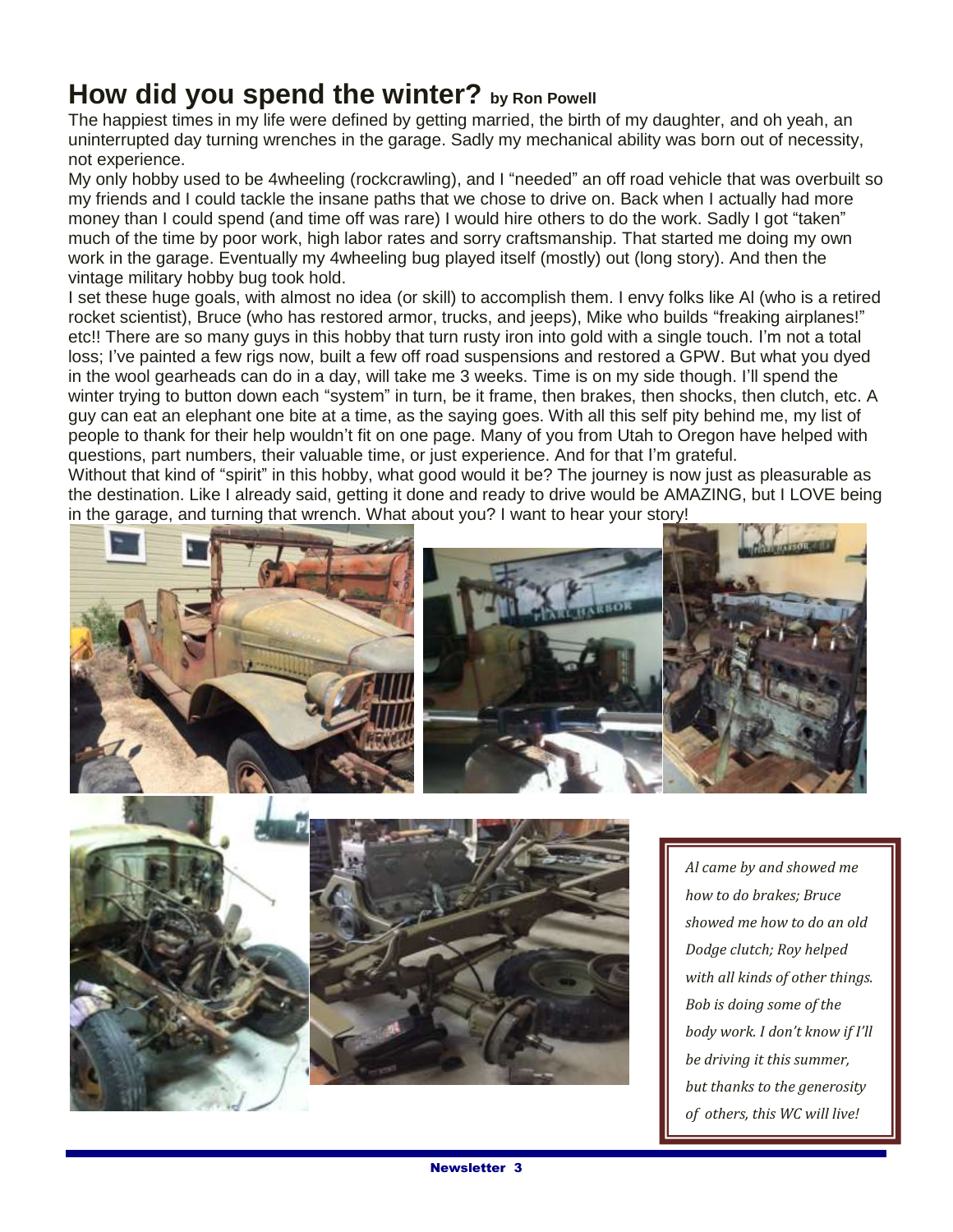# **My MV Pics by Mike Pierce**

The top two pictures are of our M38 and my father in law. At left is at the Emmet car show. The bottom pics are at the Heartland Museum of Military Vehicles,Lexington Nebraska.